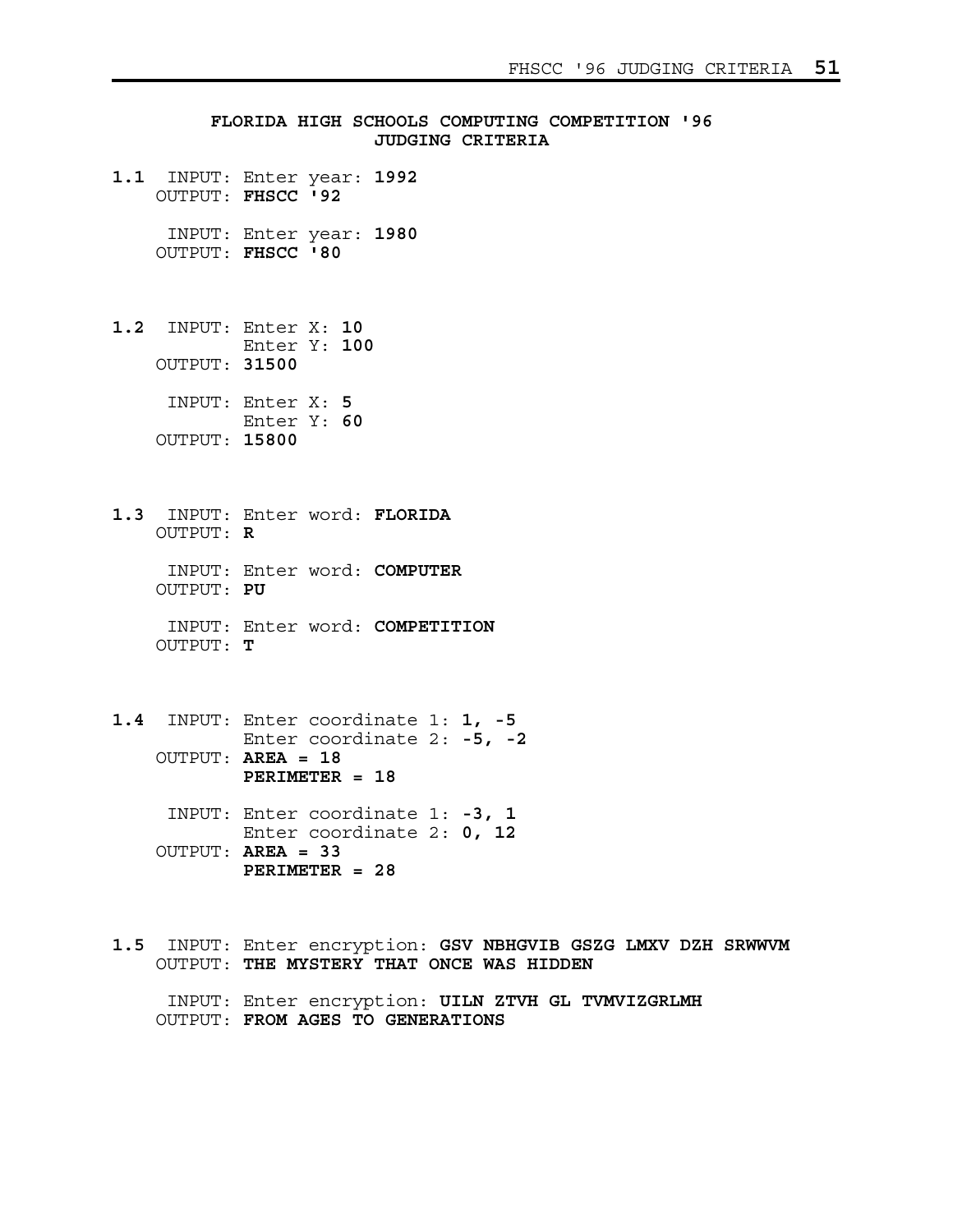- **1.6** INPUT: Enter floor: **5** Enter floor: **7** Enter floor: **4** Enter floor: **18** Enter floor: **3** Enter floor: **0**
	- OUTPUT: **TOTAL FLOORS TOUCHED = 43 UNIQUE FLOORS TOUCHED = 19**
		- INPUT: Enter floor: **26** Enter floor: **10** Enter floor: **1** Enter floor: **0**
	- OUTPUT: **TOTAL FLOORS TOUCHED = 53 UNIQUE FLOORS TOUCHED = 27**
- **1.7** INPUT: Enter amount of loan: **398** Enter amount of debts: **500** Enter amount of income: **1230**
	- OUTPUT: **RATIOS = 32.4% / 73.0% DOES NOT QUALIFY**
		- INPUT: Enter amount of loan: **1100** Enter amount of debts: **150** Enter amount of income: **3300**
	- OUTPUT: **RATIOS = 33.3% / 37.9% DOES NOT QUALIFY**
		- INPUT: Enter amount of loan: **800** Enter amount of debts: **200** Enter amount of income: **3000**
	- OUTPUT: **RATIOS = 26.7% / 33.3% DOES QUALIFY**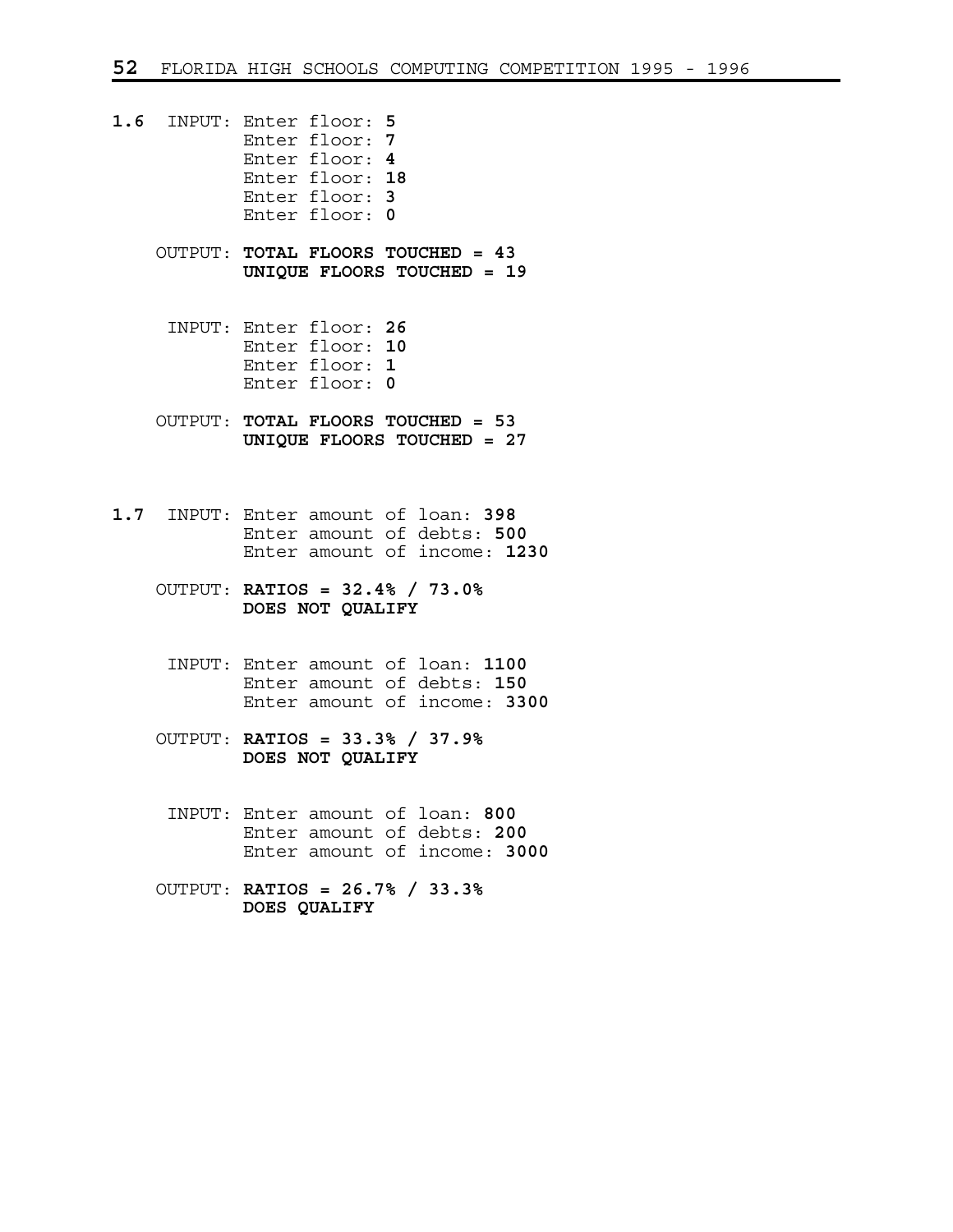**1.8** INPUT: Enter E or S: **E** Enter number: **7** OUTPUT: **SEVEN** INPUT: Enter E or S: **S** Enter number: **8** OUTPUT: **OCHO** INPUT: Enter E or S: **S** Enter number: **1** OUTPUT: **UNO** INPUT: Enter E or S: **E** Enter number: **3** OUTPUT: **THREE 1.9** INPUT: Enter word(s): **HIGH SCHOOL** OUTPUT: **H**   $\mathbf{I}$  **I G** G **G** G **G** *H*  **HIGH SCHOOL C C** *H* **b**  $\overline{O}$ **b**  $\overline{O}$  **L** INPUT: Enter word(s): **DOG** OUTPUT: **D DOG G 1.10** INPUT: Enter actual price: **600** Enter guesses A, B, C, D: **300, 400, 500, 200** OUTPUT: **PERSON C** INPUT: Enter actual price: **399** Enter guesses A, B, C, D: **600, 500, 400, 300** OUTPUT: **PERSON D** INPUT: Enter actual price: **300** Enter guesses A, B, C, D: **301, 402, 503, 604** OUTPUT: **EVERYONE IS OVER** INPUT: Enter actual price: **425** Enter guesses A, B, C, D: **425, 500, 400, 300** OUTPUT: **PERSON A**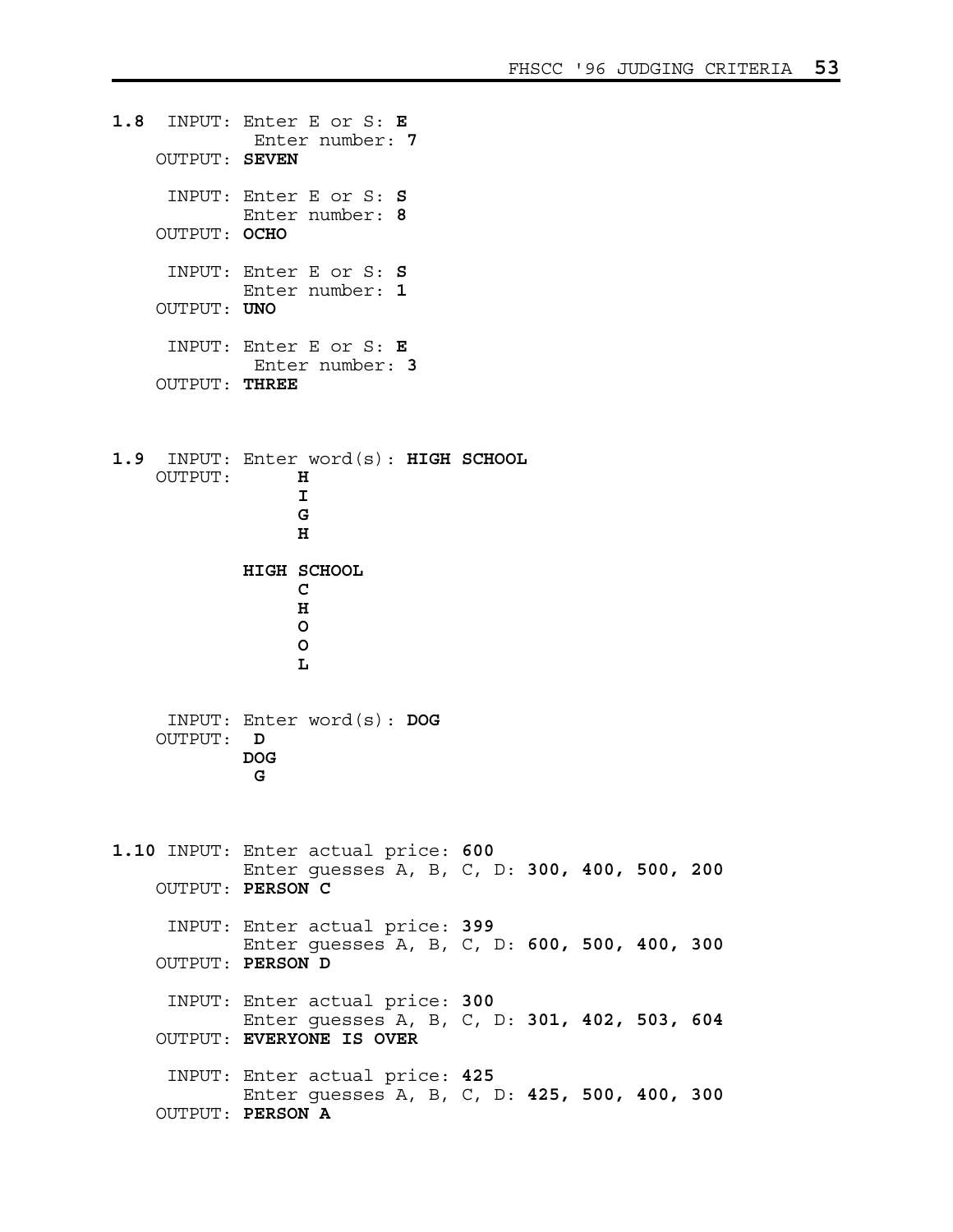## **2.1** RUN PROGRAM:

(The program will emulate random dart throws. The dart scores possible are 0,2,4,5,10,20,50 with the probability of hitting any score being the same as any other. The object of the game is to accumulate a score of at least 100 points. The program will print the score of each dart throw, separated by a comma, until the sum of the scores totals 100 points or more. The program must then print the number of throws that achieved the score, followed by the total score achieved.)

- Ensure that all dart scores are only 0,2,4,5,10,20, or 50
- Ensure that the # of throws equals the # of scores shown above it - Ensure that the final score is at least 100, and that the
- difference between the score and the last dart throw score is less than 100
- Ensure that the program "appears" random by running it several times

Sample RANDOM runs:

 OUTPUT: 2,4,20,4,10,0,5,20,4,2,50 11 THROWS ACHIEVED SCORE OF 121

 OUTPUT: 50,20,10,5,10,2,5 7 THROWS ACHIEVED SCORE OF 102

**2.2** INPUT: Enter string: **FLORIDA\*HIGH\*\*SCHOOLS\*\*\*COMPUTING** OUTPUT: **FLORIDA\*HIGH2SCHOOLS3COMPUTING**

 INPUT: Enter string: **COMPETITION\*\*\*\*\*\*\*FOR\*\*\*\*\*THIS\*YEAR** OUTPUT: **COMPETITION7FOR5THIS\*YEAR**

- **2.3** RUN PROGRAM: OUTPUT: **0 120**
- **2.4** INPUT: Enter N: **10** INPUT: Enter N: **28** OUTPUT: **2520** OUTPUT: **80313433200**

- **2.5** INPUT: Enter word: **FUN** OUTPUT: **2/7**
	- INPUT: Enter word: **BAT** OUTPUT: **31/20**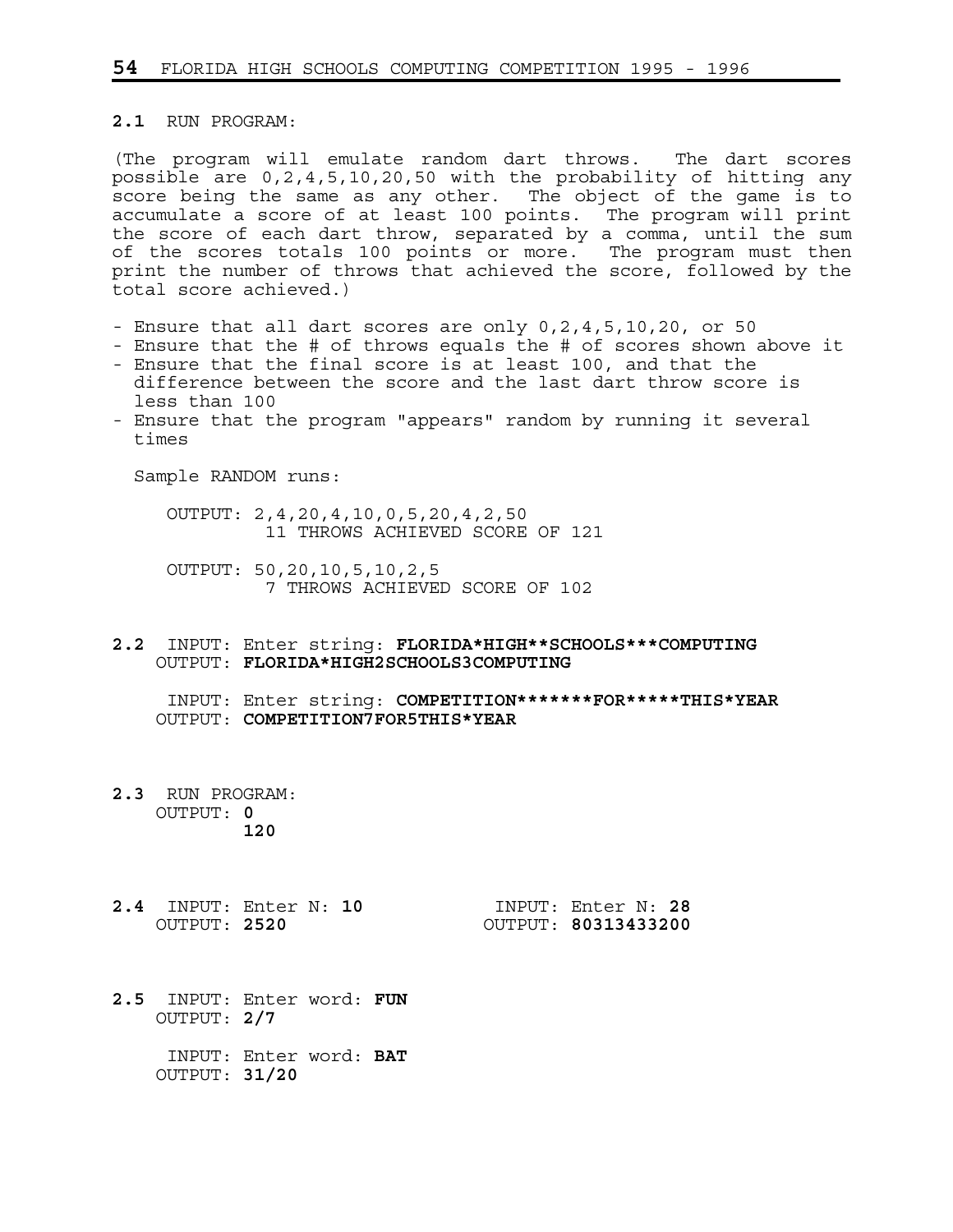| 2.6 | OUTPUT: 1597  | INPUT: Enter N: 7                                                                                                                                                                                                                                                 |
|-----|---------------|-------------------------------------------------------------------------------------------------------------------------------------------------------------------------------------------------------------------------------------------------------------------|
|     | OUTPUT: 28657 | INPUT: Enter N: 8                                                                                                                                                                                                                                                 |
|     |               | 2.7 INPUT: Enter phone #, zip: 1796, 33647<br>Enter phone #, zip: 1521, 33555<br>Enter phone #, zip: 2001, 33647<br>Enter phone #, $zip: 1400, 33647$<br>Enter phone #, zip: 1621, 33555<br>Enter phone #, zip: 1555, 33647<br>Enter phone #, zip: $0000$ , 00000 |
|     | OUTPUT: 1521  | 1621<br>1400<br>1555<br>1796<br>2001                                                                                                                                                                                                                              |
|     |               | INPUT: Enter phone #, zip: 3000, 33444<br>Enter phone #, zip: 2000, 33555<br>Enter phone #, $zip: 2001, 33222$<br>Enter phone #, $zip: 1000, 33444$<br>Enter phone #, zip: 4000, 33555<br>Enter phone #, $zip: 0000, 00000$                                       |
|     | OUTPUT: 2001  | 1000<br>3000<br>2000<br>4000                                                                                                                                                                                                                                      |
|     |               | 2.8 INPUT: Enter letters: YETRULYTHEBIBLEISGODSWORD<br>OUTPUT: RUNS IN 1ST HALF = 6<br>RUNS IN 2ND HALF = $6$                                                                                                                                                     |
|     |               | INPUT: Enter letters: LORDJESUSISGODSSON<br>OUTPUT: RUNS IN 1ST HALF = 5<br>RUNS IN $2ND$ HALF = 5                                                                                                                                                                |
|     |               | 2.9 INPUT: Enter string: WHAT DOES SIMIS MEAN<br>OUTPUT: TAHW SEOD ????? NAEM                                                                                                                                                                                     |
|     |               | INPUT: Enter string: OTTO GAVE A TOOT TO TOTO                                                                                                                                                                                                                     |

OUTPUT: **???? EVAG ? ???? OT OTOT**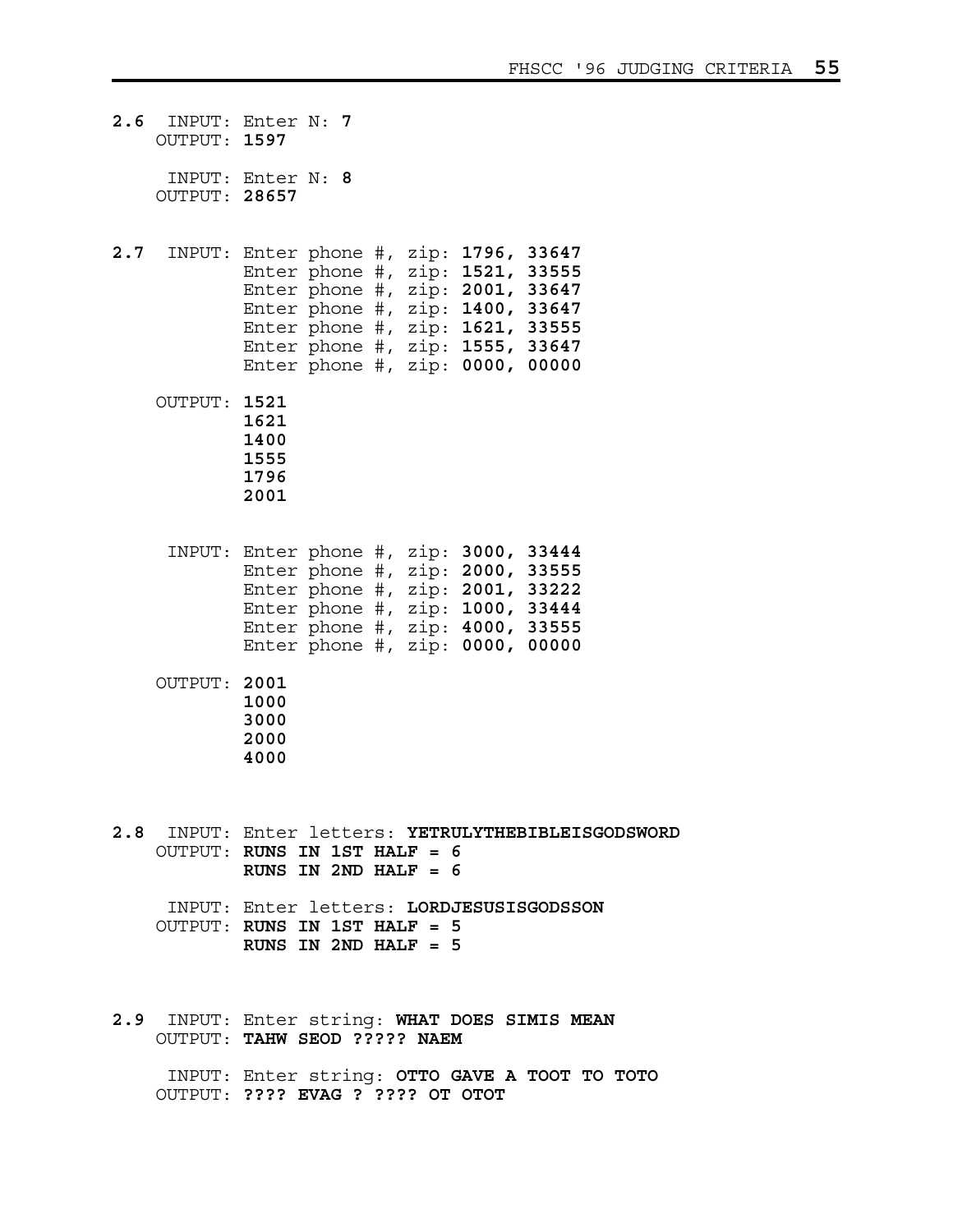**2.10** INPUT: Enter month, day, year: **2, 29, 1992** OUTPUT: **SATURDAY** INPUT: Enter month, day, year: **10, 16, 1966** OUTPUT: **SUNDAY** INPUT: Enter month, day, year: **2, 1, 1799** OUTPUT: **FRIDAY** INPUT: Enter month, day, year: **1, 1, 2100** OUTPUT: **FRIDAY**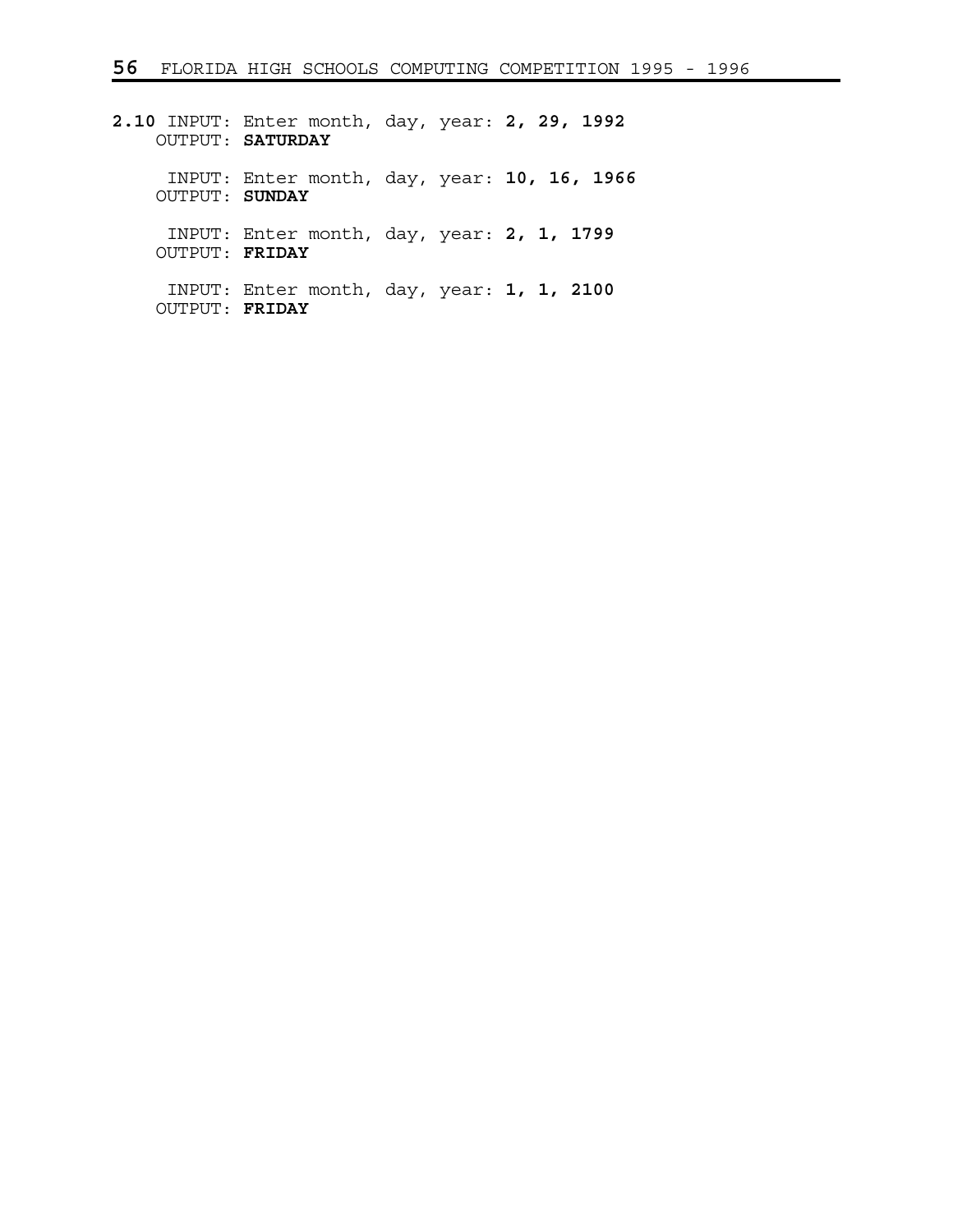```
3.1 INPUT: Enter title 1: THE HAPPIEST
            Enter title 2: PEOPLE ON EARTH
    OUTPUT: (Screen clears, left side in column 1, top in row 1)
                /---/! 
                / / ! 
              / / ! 
/ / ! 
             !---! ! 
            !P ! ! 
            !E T! ! 
            !O H! ! 
            !P E! ! 
            !L ! ! 
            !E H! ! 
            ! A! ! 
            !O P! ! 
            !N P! ! 
            ! I! ! 
            !E E! ! 
            !A S! ! 
            !R T! / 
            !T ! / 
            !H ! / 
            !---!/
     INPUT: Enter title 1: MORE THAN A
            Enter title 2: CARPENTER
    OUTPUT: (Screen clears, left side in column 1, top in row 1)
                /---/! 
                   / / ! 
/ / ! 
/ / ! 
             !---! ! 
            ! M! ! 
            !C O! ! 
            !A R! ! 
            !R E! ! 
            !P ! ! 
            !E T! ! 
            !N H! ! 
            !T A! ! 
            !E N! / 
           \begin{array}{ccc} \n \cdot & \cdot & \cdot \\
\cdot & \cdot & \cdot\n \end{array} ! A! / 
            !---!/
```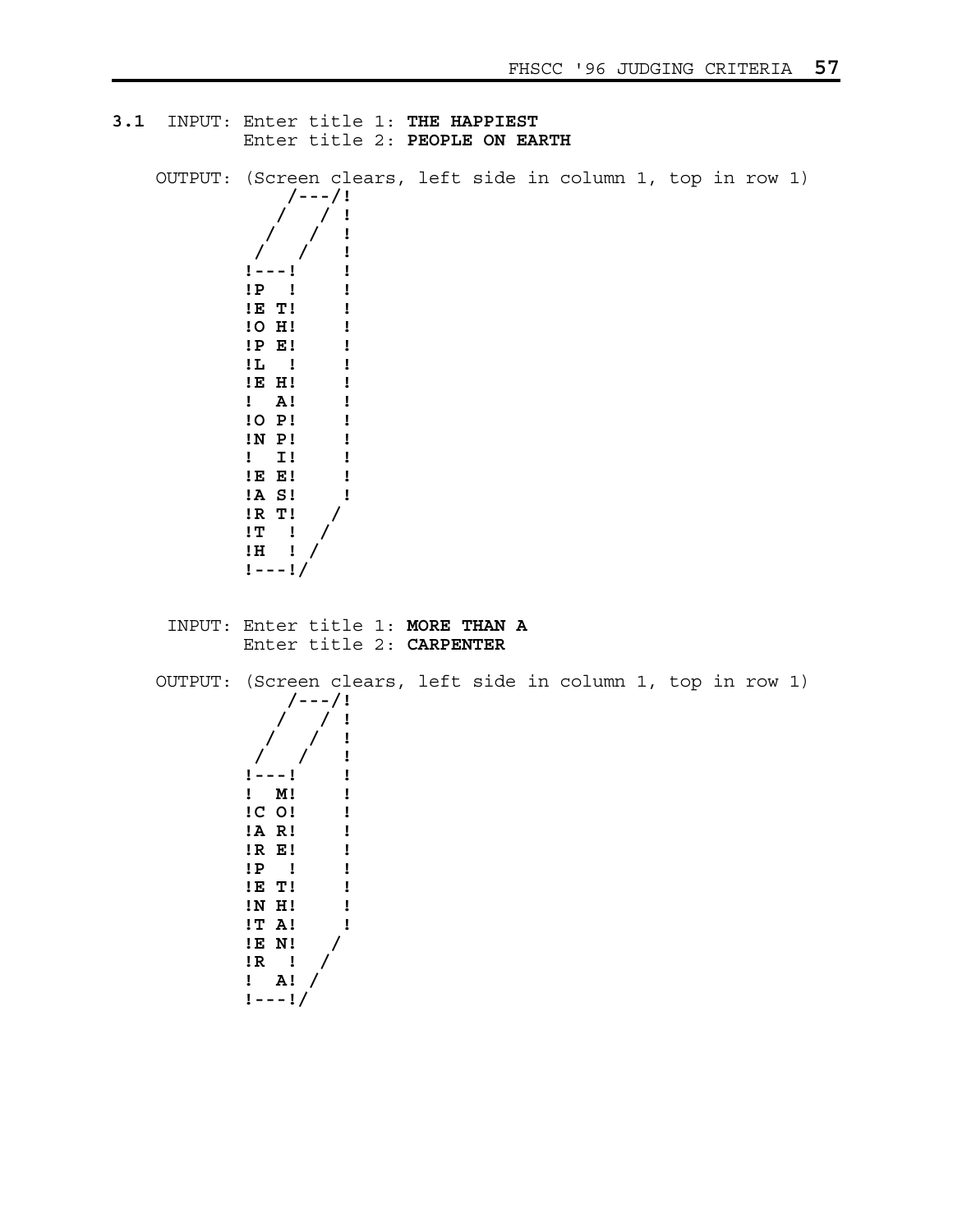**3.2** INPUT: Enter number: **1130** OUTPUT: (Screen is cleared, and the following appears) **1130**   $\prime$  /  $\prime$  /  $\prime$  **2 565**   $\frac{1}{2}$  /  $\frac{1}{2}$ **113**  INPUT: Enter number: **4864** OUTPUT: (Screen is cleared, and the following appears) **4864**   $\prime$  /  $\prime$  /  $\prime$  **2 2432**   $\frac{1}{2}$  /  $\frac{1}{2}$  /  $\frac{1}{2}$  **2 1216**   $\frac{1}{2}$  /  $\frac{1}{2}$  **2 608**   $\frac{1}{2}$   $\frac{1}{2}$   $\frac{1}{2}$   $\frac{1}{2}$   $\frac{1}{2}$   $\frac{1}{2}$   $\frac{1}{2}$   $\frac{1}{2}$   $\frac{1}{2}$   $\frac{1}{2}$   $\frac{1}{2}$   $\frac{1}{2}$   $\frac{1}{2}$   $\frac{1}{2}$   $\frac{1}{2}$   $\frac{1}{2}$   $\frac{1}{2}$   $\frac{1}{2}$   $\frac{1}{2}$   $\frac{1}{2}$   $\frac{1}{2}$   $\frac{1}{2}$  **2** 304  $\frac{1}{2}$  /  $\frac{1}{2}$  /  $\frac{1}{2}$  **2 152 / \ 2 76**   $\sqrt{2}$  **2 38**   $\frac{1}{2}$   $\frac{1}{2}$   $\frac{1}{2}$   $\frac{1}{2}$   $\frac{1}{2}$   $\frac{1}{2}$   $\frac{1}{2}$   $\frac{1}{2}$   $\frac{1}{2}$   $\frac{1}{2}$   $\frac{1}{2}$   $\frac{1}{2}$   $\frac{1}{2}$   $\frac{1}{2}$   $\frac{1}{2}$   $\frac{1}{2}$   $\frac{1}{2}$   $\frac{1}{2}$   $\frac{1}{2}$   $\frac{1}{2}$   $\frac{1}{2}$   $\frac{1}{2}$   **2 19 3.3** INPUT: Enter base 4 expression: **1230-23+3210+123-10** OUTPUT: **11130** INPUT: Enter base 4 expression: **12321-32101-21012+12321** OUTPUT: **-21211 3.4** INPUT: Enter pay/hour: **15.00** Enter start time: **01:30AM** Enter finish time: **12:10PM** OUTPUT: **\$176.00** INPUT: Enter pay/hour: **20.00** Enter start time: **12:55PM** Enter finish time: **12:25AM** OUTPUT: **\$253.00** INPUT: Enter pay/hour: **30.00**

 Enter start time: **06:00AM** Enter finish time: **05:25PM** OUTPUT: **\$342.50**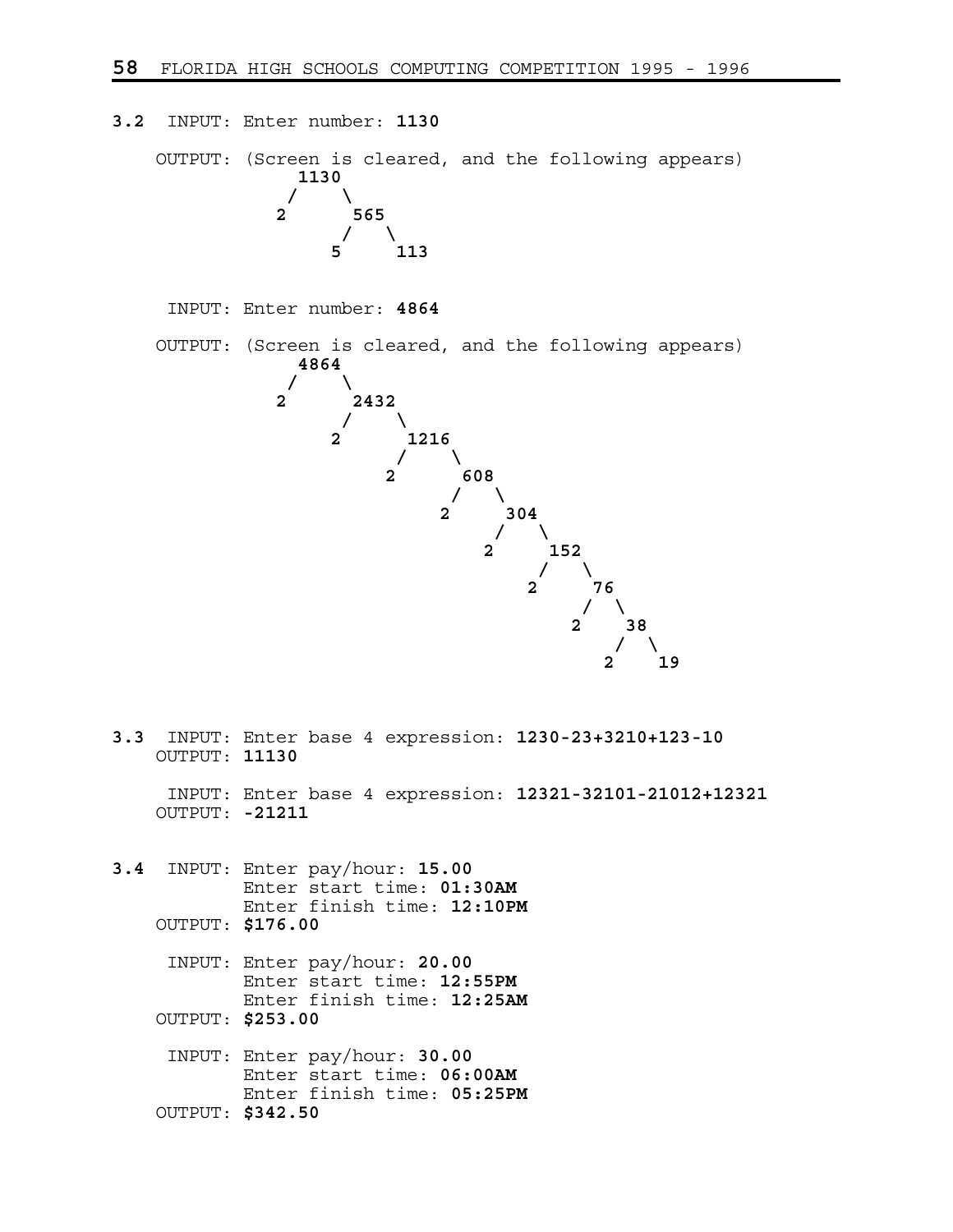- **3.5** INPUT: Enter row: **1D 3D 2L 2L** Enter row: **2R 1D 1L 1U** Enter row: **1D 1R 1R 0F** Enter row: **3R 1R 3U 2U** OUTPUT: **FIRST BUTTON = 1D AT ROW = 3, COL = 1**
	- INPUT: Enter row: **2R 2R 2D 0F** Enter row: **1U 1U 1L 3L** Enter row: **1R 1D 1R 3L** Enter row: **3R 1R 2U 2U** OUTPUT: **FIRST BUTTON = 3R AT ROW = 4, COL = 1**
- **3.6** INPUT: Enter order, first number, increment: **5, 9, 10** OUTPUT: **MAGIC NUMBER = 645 169 239 9 79 149 229 49 69 139 159 39 59 129 199 219 99 119 189 209 29 109 179 249 19 89**
	- INPUT: Enter order, first number, increment: **7, 89, 2** OUTPUT: **MAGIC NUMBER = 959 147 165 183 89 107 125 143 163 181 101 105 123 141 145 179 99 103 121 139 157 161 97 115 119 137 155 159 177 113 117 135 153 171 175 95 129 133 151 169 173 93 111 131 149 167 185 91 109 127**
- **3.7** INPUT: Enter first number, increment: **2, 1** OUTPUT: **MAGIC NUMBER = 117 36 2 7 27 20 25 4 33 8 22 24 26 32 10 3 23 28 21 9 29 34 18 11 16 31 6 35 13 15 17 5 37 30 14 19 12** INPUT: Enter first number, increment: **10, 25**

 OUTPUT: **MAGIC NUMBER = 2685 860 10 135 635 460 585 60 785 160 510 560 610 760 210 35 535 660 485 185 685 810 410 235 360 735 110 835 285 335 385 85 885 710 310 435 260**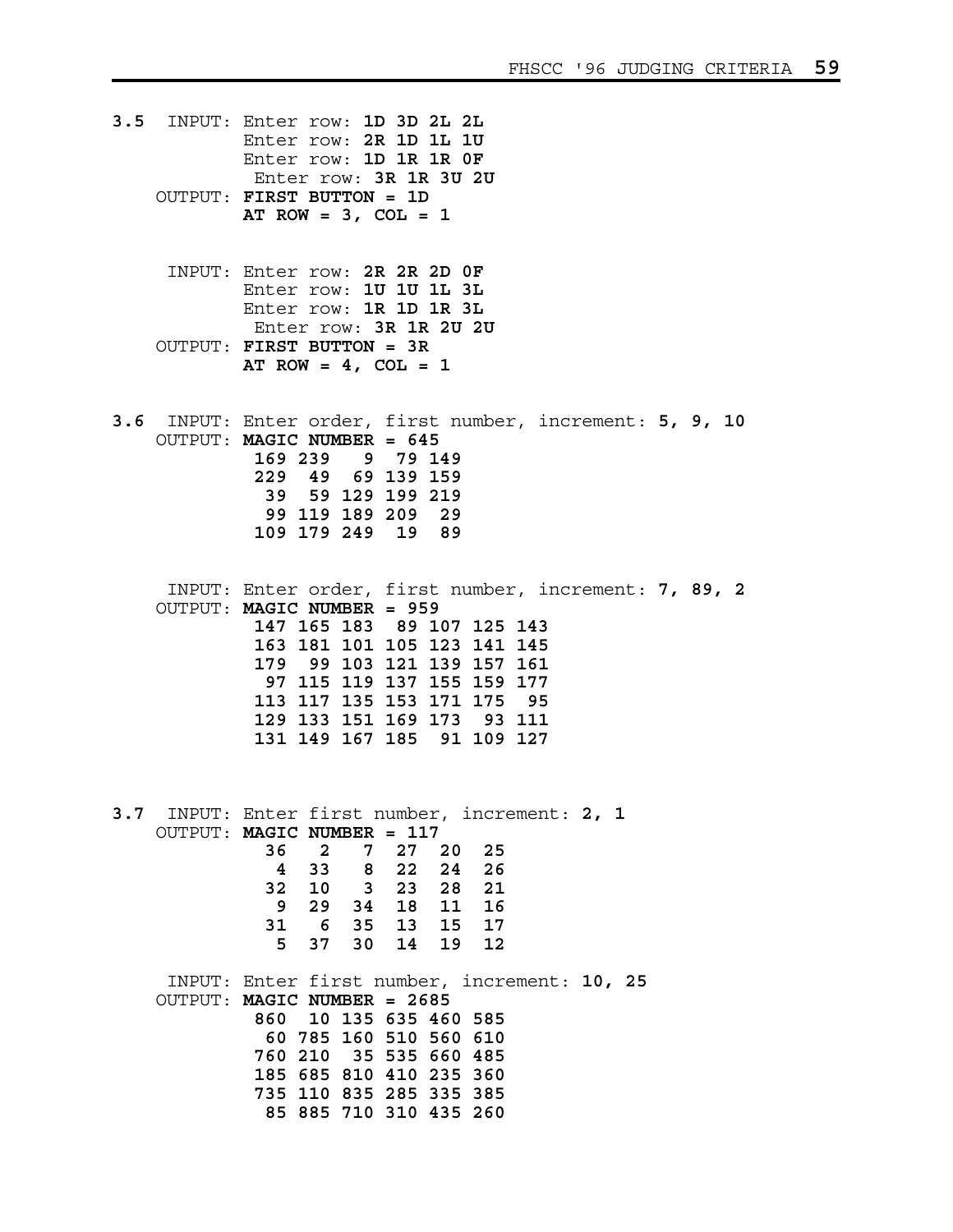

INPUT: (press any key)

Note: Although the output should look very similar to the judging criteria, minor variations will be accepted. After pressing a key to fill the regions, all regions must be at least 90% filled. No letters may replace any of the asterisks.

|         |                                    |         |             | INPUT: Enter 3 percentages: 25, 39, 36 |                       |
|---------|------------------------------------|---------|-------------|----------------------------------------|-----------------------|
| OUTPUT: | *******<br>OUTPUT:                 |         |             |                                        | *******               |
|         | $**$                               | $\star$ | $**$        |                                        | **NNN*AAA**           |
|         | $\star$                            | $\star$ | $\star$     |                                        | *NNNNN*AAAAA*         |
|         | $\star$                            | $\star$ | $\star$     |                                        | *NNNNNN*AAAAAA*       |
|         | $\star$                            | $\star$ | $\star$     |                                        | *NNNNNNN*AAAAAA*      |
|         | $\star$                            | $\star$ | *           |                                        | *NNNNNNNN*AAAAAAA*    |
|         | $\star$                            | $\star$ | $\star$     |                                        | *NNNNNNNN*AAAAAAA*    |
|         | $\star$                            | $\star$ | $\star$     |                                        | *NNNNNNNNN*AAAAAAAA*  |
|         | $\star$                            | $\star$ | $\star$     |                                        | *NNNNNNNNN*AAAAAAAA*  |
|         | $\star$                            | $\star$ |             |                                        | *NNNNNNNNN*AAAAAAAA*  |
|         | $\star$                            |         | *********** |                                        | *NNNNNNNN***********  |
|         | $\star$                            | $**$    | $\star$     |                                        | *NNNNNNN**DDDDOODDD*  |
|         | $\star$                            | *       | $\star$     |                                        | *NNNNNN*DDDDDDDDDDDD# |
|         | $\star$<br>$\star\star$            |         | $\star$     |                                        | *NNNN**DDDDDDDDDDDD#  |
|         | $\star$<br>$\star$                 |         | $\star$     |                                        | $*NN*DDDDDDDDDDDDD*$  |
|         | $\star$<br>$\star$<br>$**$<br>$**$ |         |             |                                        | *NN*DOOOOOOOOOOOOO    |
|         |                                    |         |             |                                        | ∗מסססססססםם את א      |
|         |                                    |         |             |                                        | **DDDDDDDDDDD#        |
|         | $\star$                            |         | *           |                                        | $*$ םממממממממש $*$    |
|         | **                                 |         |             |                                        | **DDDDDDD**           |
|         |                                    | ******* |             |                                        | *******               |

INPUT: (press any key)